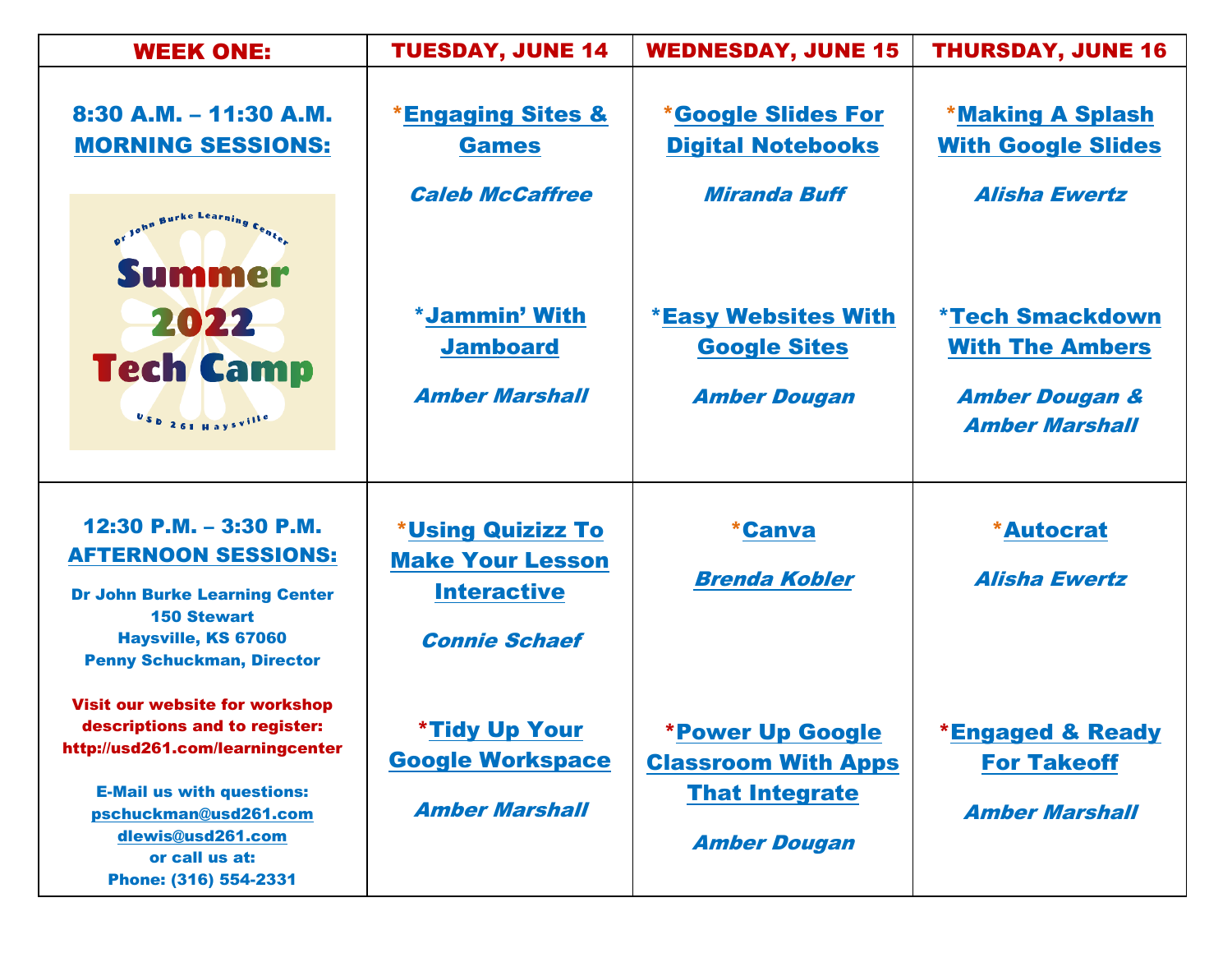| <b>WEEK TWO:</b>                                                                                                                                                                           | <b>TUESDAY JUNE 21</b>                                                                          | <b>WEDNESDAY, JUNE 22</b>                                                | <b>THURSDAY, JUNE 23</b>                                                                         |
|--------------------------------------------------------------------------------------------------------------------------------------------------------------------------------------------|-------------------------------------------------------------------------------------------------|--------------------------------------------------------------------------|--------------------------------------------------------------------------------------------------|
| $8:30$ A.M. $- 11:30$ A.M.<br><b>MORNING SESSIONS:</b>                                                                                                                                     | <b>*Using Technology</b><br><b>To Teach Math K-5</b>                                            | <b>*You'll Flippity For</b><br><b>Customized Learning</b>                | <b>*Personalizing The</b><br><b>Web: Tips, Tricks &amp;</b><br><b>Resources That =</b>           |
| or John Burke Learning<br>Summer<br>2022                                                                                                                                                   | <b>Connie Schaef</b>                                                                            | <b>Marcia Hersh</b>                                                      | <b>Relevant Results +</b><br><b>Time Saved</b><br><b>Lisa Cundiff</b>                            |
| <b>Tech Camp</b><br>USD 261 Havsville                                                                                                                                                      | <b>*Level Up Your</b><br><b>Google Game</b><br><b>Stacey Ryan</b>                               | <b>*Adobe Spark</b><br><b>Stephanie High</b>                             | <b>*Wonderful Websites</b><br><b>Rachel Nally</b>                                                |
| 12:30 P.M. $-$ 3:30 P.M.<br><b>AFTERNOON SESSIONS:</b><br>You can earn 1 Graduate Credit<br>through WSU for \$60 for<br>attending any combination of                                       | <b>*Building A Thinking</b><br><b>Classroom Using</b><br><b>Technology:</b><br><b>Math 6-12</b> | <b>*Tap Into Learning</b><br><b>With Tiny Tap</b><br><b>Marcia Hersh</b> | <b>*The Basics: Getting</b><br><b>Started With Your</b><br><b>Chromebook</b><br><b>Classroom</b> |
| four half-day sessions!*<br><b>FREE for all</b><br><b>USD 261 Employees!</b><br><b>Out of District participants will</b><br>pay \$50 for one session & \$5 off<br>each additional session. | <b>Connie Schaef</b><br>*Say Hello To<br><b>HyperDocs</b><br><b>Stacey Ryan</b>                 | *Spicing Up Slides<br><b>Rebecca Barton</b>                              | <b>Mark Kane</b><br>*Teachermade<br>& KAMI<br><b>Anthony Fulton</b>                              |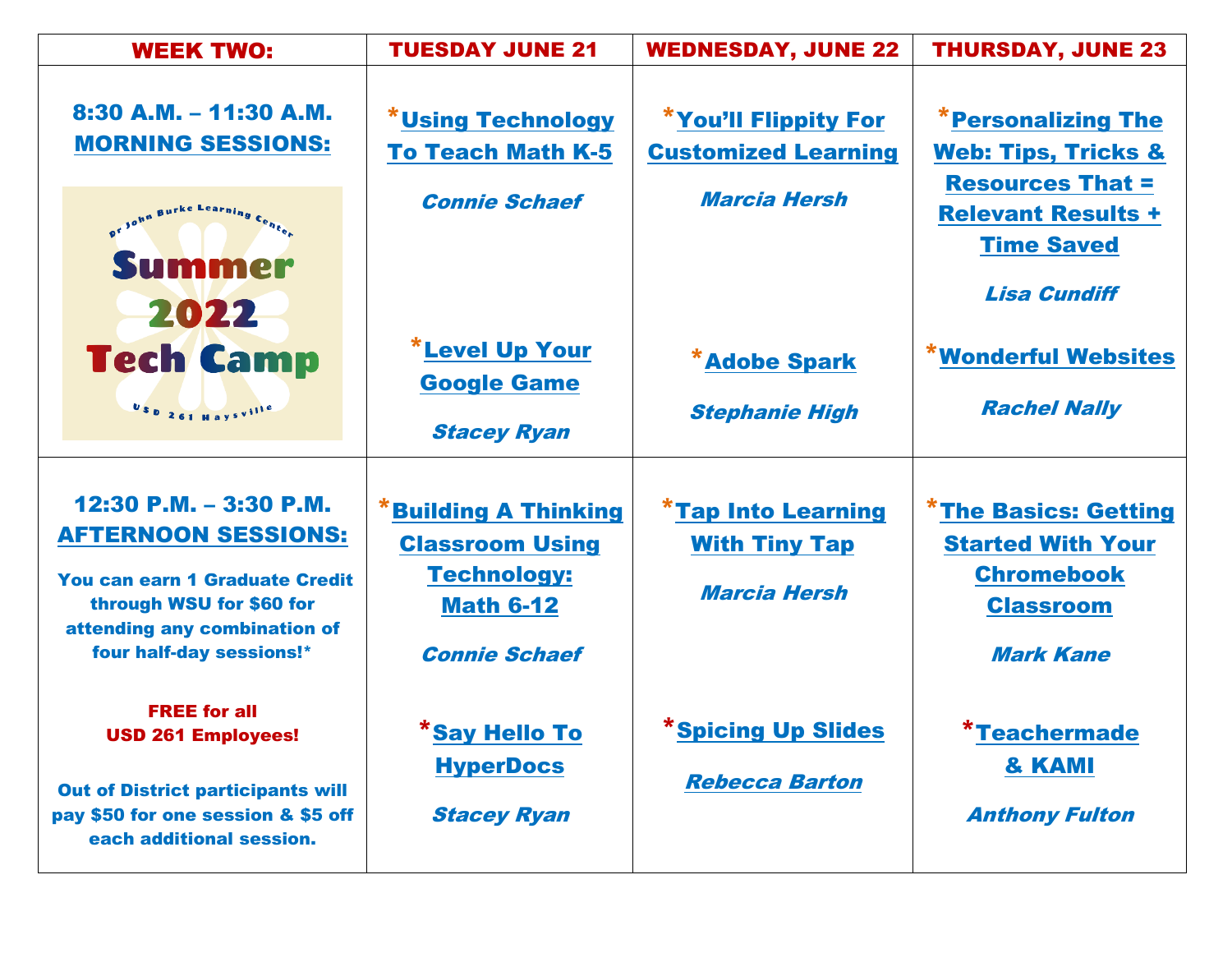# *TUESDAY, JUNE 14 (8:30-11:30 A.M.)*

### *Engaging Sites & Games (Caleb McAffree)*

Need a way to check students' understanding of any variety of topics AND have students engaged!? The class will go over game sites such as Kahoot, Blooket, Quizizz, and 99Math. Come have some fun!"

#### *Jammin' With Jamboard (Amber Marshall)*

Come learn how to use Jamboard, Google's digital whiteboard app! We will learn how to create different types of templates using both Jamboard and Google Slides. For those who don't want to reinvent the wheel, I will show you how to find tons of already made Jamboard templates!

# *TUESDAY, JUNE 14 (12:30-3:30 P.M.)*

#### *Using Quizizz To Make Your Lesson Interactive (Connie Schaef)*

Do you feel like you are lecturing but no one is listening? Do you wonder whether or not you students are understanding the material you are presenting? Using Quizizz to make your lesson interactive keeps the students focused and engaged in discussion. This session is applicable to all grade levels.

#### *Tidy Up Your Google Workspace (Amber Marshall)*

Do you feel overwhelmed when you open your Gmail? Are you bogged down with shared files in your Google Drive? This session will give you tips and tricks on how to use filters and other handy tools to Marie Kondo your Google Workspace.

# *WEDNESDAY, JUNE 15 (8:30-11:30 A.M.)*

#### *Google Slides For Digital Notebooks (Miranda Buff)*

Learn how to create Digital Notebooks for students to use in class. We will explore how to create Drag and Drop Slides, Numberline Slides, Fill in the Blanks, and more using the Master Slide Templates. Examples provided will be from a math class, but can be adapted for any subject. We will also look at Slip-n-Slip to send new created pages to the students Digital Notebook, so you can create a living document.

#### *Easy Websites With Google Sites (Amber Dougan)*

Have you ever wanted to make a website for your class, but the thought of creating a website sounded too overwhelming? Google Sites to the rescue! Google Sites is super easy and quick to use. Plus, all of the Google tools integrate seamlessly! In this half-day workshop, you will learn the basics of creating with Google Sites, then you will have time to create!

#### *Canva (Brenda Kobler)*

## *WEDNESDAY, JUNE 15 (12:30-3:30 P.M.)*

Let's spice up our educational curriculum with Canva! From flyers to videos Canva can do it all. Take those boring handouts and videos and give them life with Canva. If you have a school email you can unlock the educational version free. Canva is a graphic design platform that will help you create stunning projects by using their easy-to-use templates. We will be discussing the online version and the app (so bring your cell phones!). You can sign up prior to class or we can sign up that day.

*Power Up Google Classroom With Apps That Integrate (Amber Dougan)*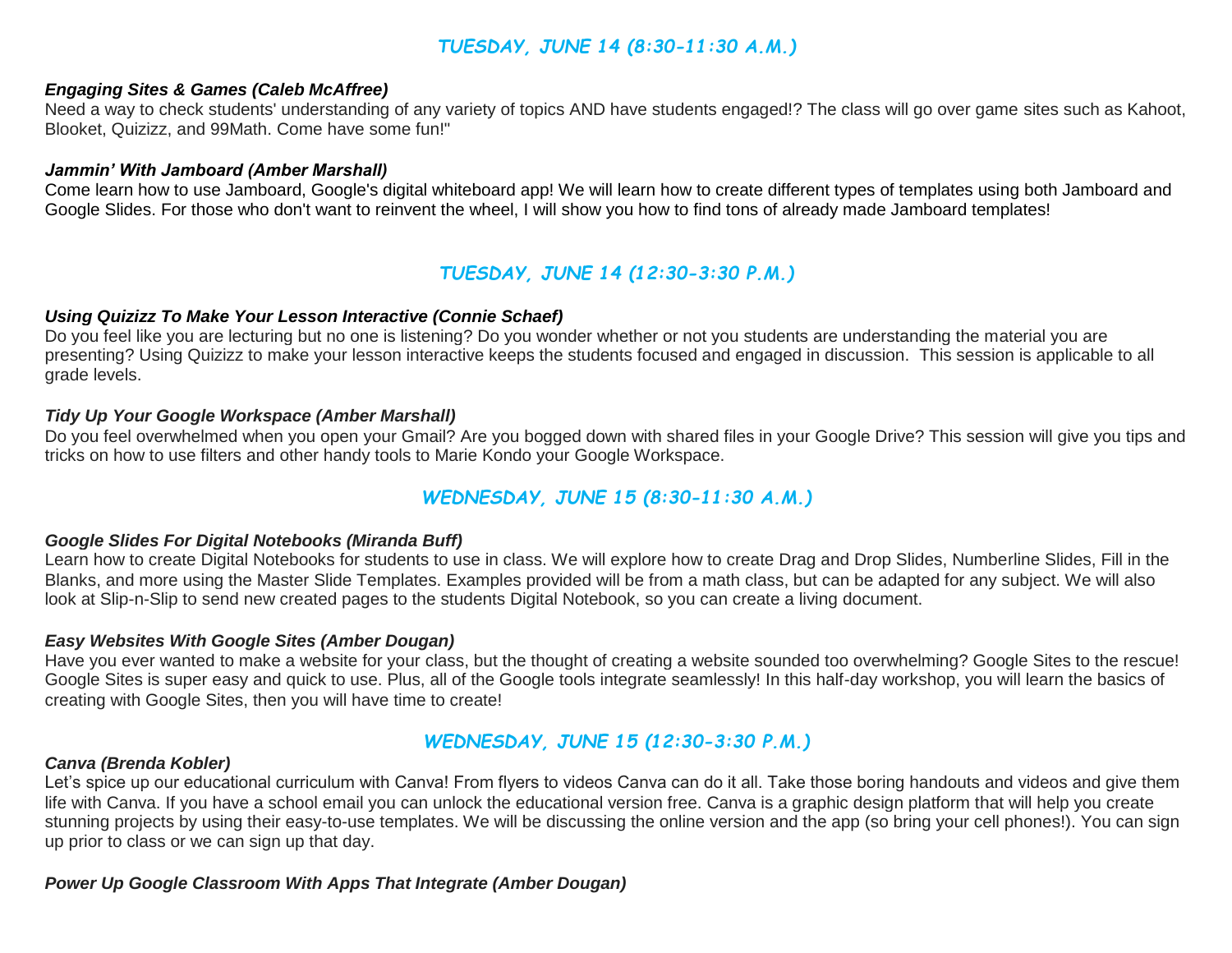One amazing thing about Google is how well it plays with others! Come take an in-depth look at various applications that will improve student engagement, test for understanding, and provide differentiated instruction all while utilizing Google Classroom.

# *THURSDAY, JUNE 16 (8:30-11:30 A.M.)*

## *Making A Splash With Google Sites (Alisha Ewertz)*

Dive deeper into Google Slides and discover all the ways students can be empowered to learn and create! It's not just a slideshow anymore!

## *Tech Smackdown With The Ambers (Amber Marshall & Amber Dougan)*

In this fast-paced session, the Ambers will go head-to-head introducing you to the "best of the best" in EdTech apps. Be prepared to write (or type!) your favorites down quickly as we will give you some time at the end to explore them further.

# *THURSDAY, JUNE 16 (12:30-3:30 P.M.)*

## *AutoCrat - Merging Google Sheets and Google Forms (Alisha Ewertz)*

Come explore how to take the information gathered from Google Forms and create awesome and organized documents with AutoCrat. From student interest sheets, automated letters/emails to parents, to a check-in system for students, it can all be done with AutoCrat!

## *Engaged & Ready For Takeoff (Amber Marshall)*

Pairing digital tools with your content is an excellent way to keep students engaged for maximum learning potential. In this session, we will learn how to use a few different tech tools, Google and non-Google, that you can integrate into your content to make learning fun and exciting.

# *TUESDAY, JUNE 21 (8:30-11:30 A.M.)*

## *Using Technology To Teach Math K-5 (Connie Schaef)*

Go beyond the traditional worksheets and problem solving activities that you are currently using to teach math. Come learn about technology resources that will make math come alive as students enjoy participating in math dialog and class discussion.

### *Level Up Your Google Game (Stacey Ryan)*

Increase workflow and productivity by learning Google and Chrome tips and tricks! We will learn keyboard shortcuts, search tips for teachers and students, and many other tips and strategies to help you save time and increase your Google expertise.

# *TUESDAY, JUNE 21 (12:30-3:30 P.M.)*

## *Build A Thinking Classroom Using Technology: Math 6-12 (Connie Schaef)*

Do we learn more by being told or by investigating and inquiring? Let's discuss different ways to present lessons to students so they take ownership of their learning. Technology allows for inquiry, looking for patterns and observations that might otherwise take hours or even days to present.

### *Say Hello to HyperDocs! (Stacey Ryan)*

Explore how to use HyperDocs to enhance instruction and increase student engagement! There will be time during the session for participants to prepare, create, and curate HyperDocs to be used with their own content and students.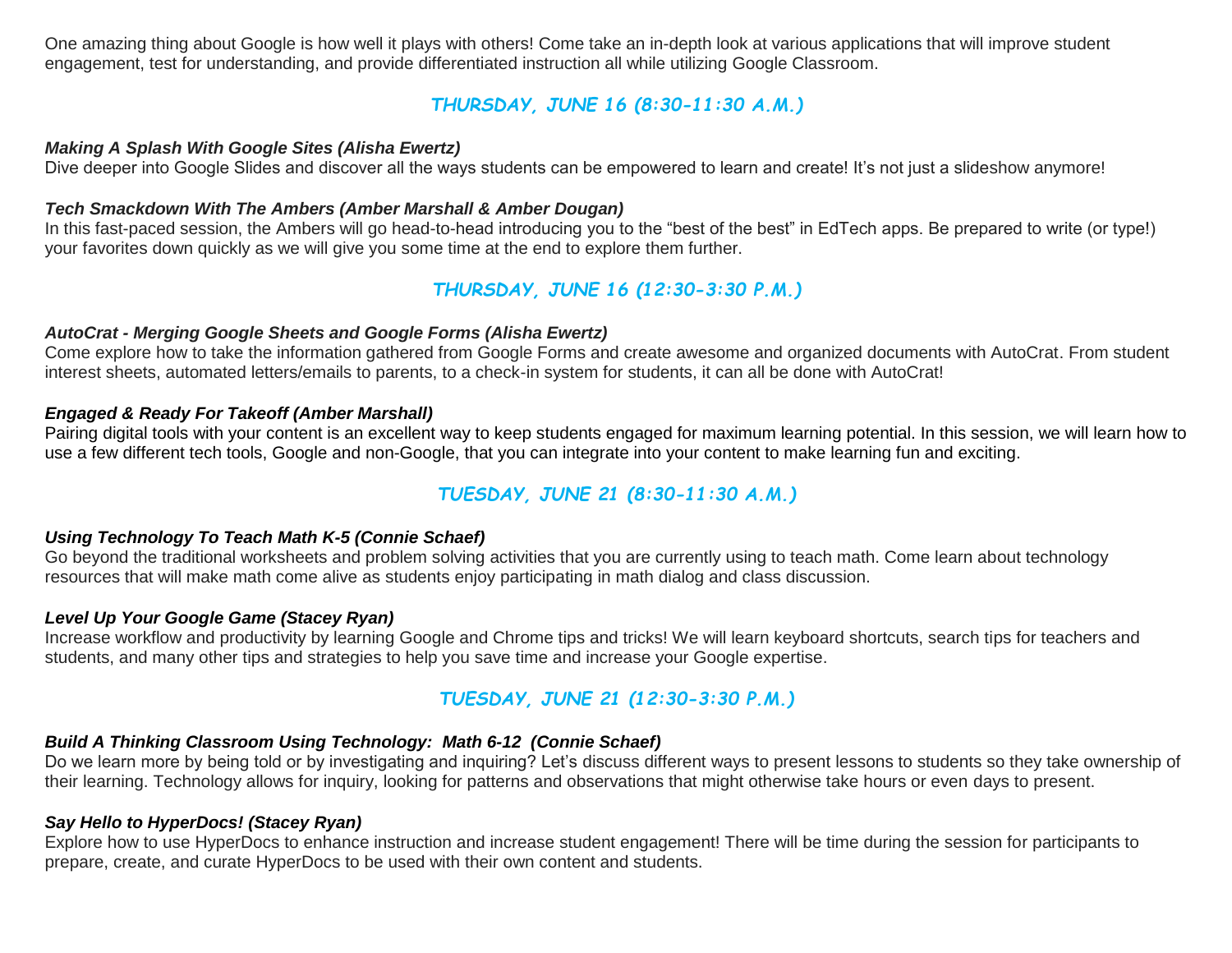# *WEDNESDAY, JUNE 22 (8:30-11:30 A.M.)*

#### *You'll Flippity For Customized Learning (Marcia Hersh)*

Flippity is an incredible — and free — resource for teachers. It offers a brilliant collection of Google Sheets templates that allow you to create online flashcards and other activities for students. In this hands-on session, you will learn how to use Google sheets to create custom spelling lists, board games, progress indicators, word scrambles, typing tests and more!

#### *Adobe Spark (Stephanie High)*

The ability to create professional looking graphics is a valuable skill to learn. However many of us don't know where to start. Adobe Spark is a great tool to use as teachers and with your students to easily design stunning visual images in minutes without any graphic design experience. In this session we will create great images, pages, and/or videos that can spark students' interest in learning. Adobe Spark can easily be included in your lesson plans and within your communication with your students, families, and school.

# *WEDNESDAY, JUNE 22 (12:30-3:30 P.M.)*

## *Tap Into Learning With Tiny Tap (Marcia Hersh)*

TinyTap isn't new, folks. It's been around the block a few times. So why would you come to this session?? Comfort. Our comfort level in creating custom learning activities is what is new. Come to this session if you are curious about how to take a tried-and-true web resource and use it to create meaningful, custom learning activities for your students, Don't come to this session if you are not comfortable learning how to create basic identification games, puzzle games, or Talk or Type games, to name a few. Don't come to this session if you don't want your students to have fun practicing skills using relevant content. Your students will never know if you didn't jump on this opportunity, but you will!

### *Spicing Up Slides (Rebecca Barton)*

Come learn some different websites and apps that will help you spice up your Google Slides. We will talk about Slides Carnival, Pear Deck and a few other Google Apps that can up your slides game. There will be time to explore each site and app and then time to look at other apps Google has for slides that may be useful for you when using Google Slides in your classroom.

# *THURSDAY, JUNE 23 (8:30-11:30 A.M.)*

#### *Personalizing the Web: Tips, Tricks and Resources that = Relevant Results + Time Saved (Lisa Cundiff)*

The volume of online resources available to educators is so vast that it can be exhausting to filter out the content that isn't relevant to your subject area, grade level, interests or needs. This session will explore ways to personalize your web experience so that you can easily locate relevant digital resources, expand your professional learning network, and investigate professional development options that are specific to your learning goals.

#### *Wonderful Websites (Rachel Nally)*

Looking for some fun websites to use as a teacher and with your students? Check out this session and learn how to use websites like Sporcle, Flaming Text, Big Huge Labs, Blooket and more. We will spend time playing and creating during this session.

## *THURSDAY, JUNE 23 (12:30-3:30 P.M.)*

*The Basics: Getting Started with Your Chromebook Classroom (Mark Kane)*